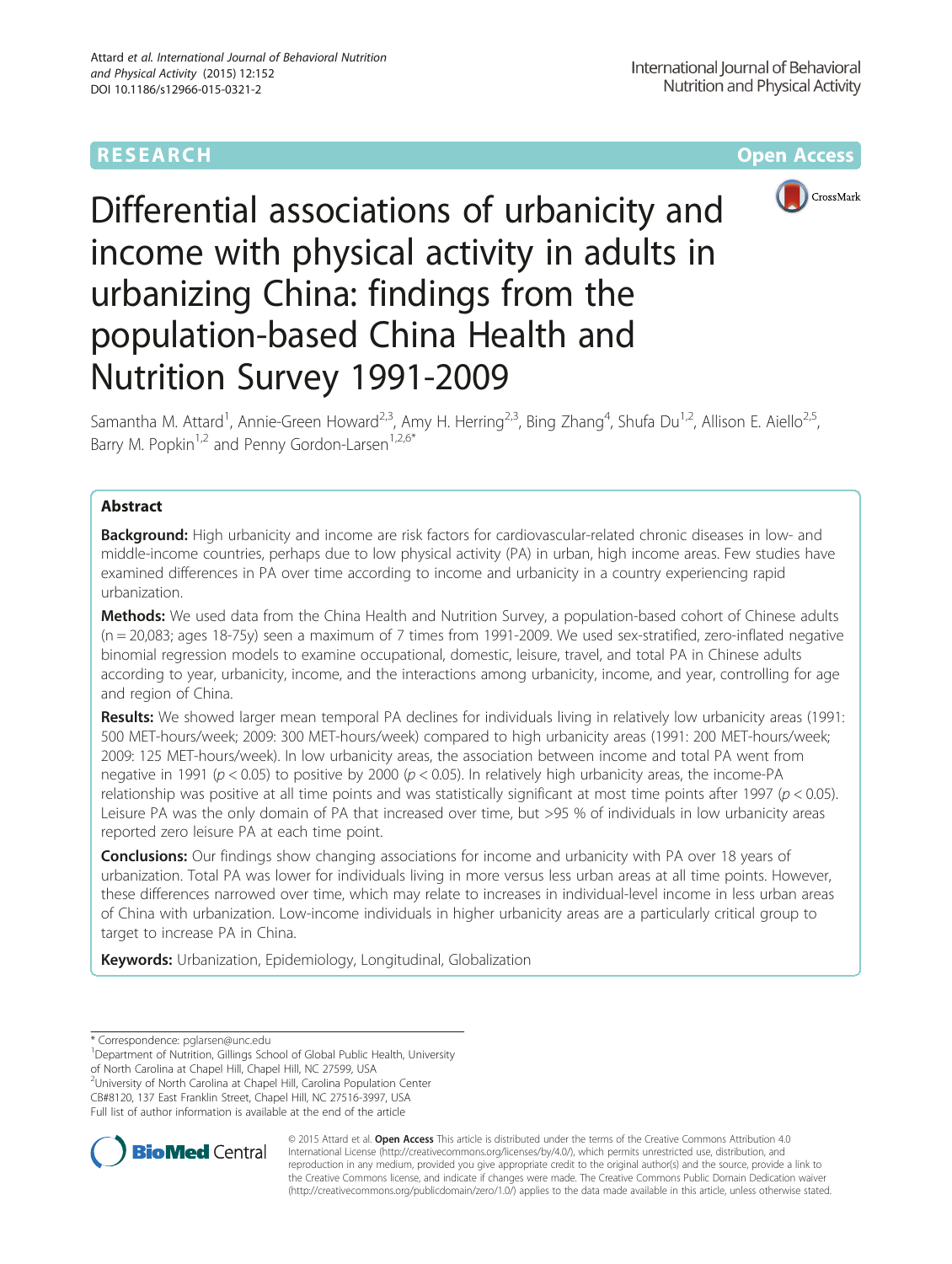# Background

Greater urbanization and higher socioeconomic status are each risk factors for non-communicable diseases like cardiovascular disease (CVD) in low- and middle- income countries (LMICs) [\[1](#page-10-0)]. In LMICs, high urbanicity and income are associated with low levels of physical activity (PA), [[1](#page-10-0)–[4\]](#page-10-0) whereas low urbanicity and income are associated with low levels of PA in high-income countries [\[2](#page-10-0), [5](#page-10-0)–[8](#page-10-0)]. Yet, it remains unclear whether this transition from low PA at high income and urbanicity to low PA at low income and urbanicity unfolds differently by urbanicity and income within a single country over time. Urbanization is often inaccurately captured in the literature with a focus on population density. Urbanization-related changes are broader and include changes to the physical environment, including appearance of paved roads, public transportation, and increased use of labor-saving devices, as well as increases in accessibility of amenities, resulting in less PA as well as shorter bouts of PA [[9](#page-10-0)–[11\]](#page-10-0). These changes occur unevenly over time, depending upon stage of urbanization and income, resulting in gaps in understanding concerning how urbanization relates to inequities in behaviors and health.

The current literature addressing the impact of urbanization on the interplay between urbanicity and income with total PA is limited by the use of crosssectional samples [\[2, 7, 8](#page-10-0)]. As such, we lack insight into how the changing relationships among income, urbanicity, and PA unfold over time. Even the longitudinal studies in the current literature focus on secular trends in PA rather than examining time-varying associations between urbanicity and PA, [\[2](#page-10-0), [9](#page-10-0), [12\]](#page-10-0) so it is unclear whether there is a uniform decline in PA in urban and rural areas over time, or whether declines in PA occur differently in rural versus urban areas as they undergo urbanization. Further, although declines in total PA with urbanization are documented in the literature, [\[2](#page-10-0), [9, 12](#page-10-0)] little is known about which domains of PA (e.g., occupational, domestic, travel, or leisure PA) and which subpopulations have the greatest declines with urbanization. Most studies dichotomize PA outcomes as physically active versus inactive, [[13](#page-10-0)–[15](#page-10-0)] limiting understanding of whether it is participation in, or amount of, PA that changes over time. Furthermore, the literature is populated with studies using classification of urbanicity by population size or density, thereby missing infrastructure, service, social, and amenity sectors that constitute an urban environment and have potential influence on lifestyle behaviors, such as physical activity [[16](#page-10-0), [17\]](#page-10-0). Furthermore, the bulk of the literature is based on stable classification of urbanicity, and are thus unable to address temporal changes in infrastructure, social, and amenity sectors elements that relate to changes in PA.

To address these gaps, we used data from Chinese adults (ages 18-75y) seen up to 7 times in the China Health and Nutrition Survey (CHNS) from 1991-2009. We capitalize upon detailed data on urbanization-related changes in infrastructure and service sector as well as domain-specific PA data (e.g., occupational, domestic, travel, and leisure PA) across 18 years of follow-up. We examined whether individual-level income modifies the association between urbanicity and domains of PA over a period of rapid urbanization. We hypothesize that declines in total PA over time occur across all areas, but that the largest declines occur for high-income individuals living in higher urbanicity areas due to urbanicityand income-related declines in occupational PA over time.

# **Methods**

The China Health and Nutrition Survey (CHNS) is a longitudinal study with ongoing data collection across 228 communities within 9 provinces of China. Surveys began in 1989, with subsequent exams every 2-4 years, for a total of 9 rounds between 1989 and 2011. The CHNS was designed to provide representation of rural, urban, and suburban areas varying substantially in geography, economic development, public resources, and health indicators [\[18\]](#page-10-0) and is the only large-scale, longitudinal study of its kind in China. The original exam in 1989 used a multistage, random cluster design in eight provinces (Liaoning, Jiangsu, Shandong, Henan, Hubei, Hunan, Guangxi, and Guizhou) to select a stratified probability sample; a 9<sup>th</sup> province, Heilongjiang, was added in 1997 using a similar sampling strategy. Essentially two cities (one large and one small city – usually the provincial capital and a lower income city) and four counties (stratified by income: one high, one low, and two middle income counties) were selected in each province. Within cities, two urban and two suburban communities were selected; within counties, one community in the capital city and three rural villages were chosen. Twenty households per community were then selected for participation. All households in the original sample were eligible for inclusion in following surveys and additional households were added in 1997 and in subsequent surveys using identical sampling, primarily to reflect aging of the cohort and urban reconstruction. Over 78 % of households participated in 5-9 surveys and an additional 15 % in 3-4 surveys [[18\]](#page-10-0) and there is limited evidence of selectivity in loss to follow up [\[19](#page-10-0)]. There was no financial incentive to participate and all participants provided written informed consent.

The study met the standards for the ethical treatment of participants and was approved by the Institutional Review Boards of the University of North Carolina at Chapel Hill and the National Institute for Nutrition and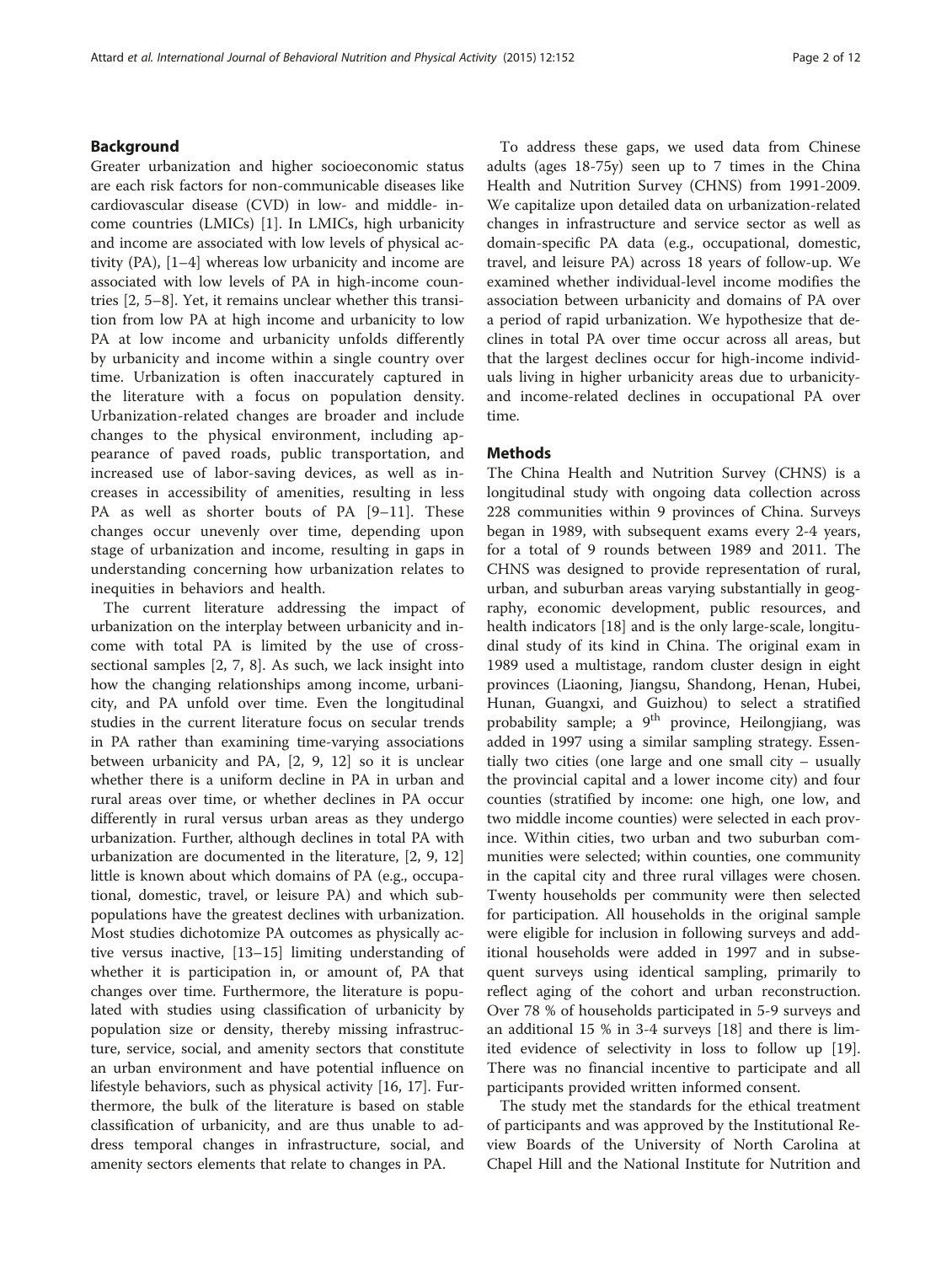Health, Chinese Center for Disease Control and Prevention. More detailed survey procedures can be found elsewhere [\[18](#page-10-0)].

# Sample

The eligible sample for this analysis included 20,374 adults aged 18-75y seen at at least one of the 1991, 1993, 1997, 2000, 2004, 2006, or 2009 exams (64,247 observations [obs]). We excluded 291 individuals who had missing covariate data  $(n = 183)$ , were pregnant at the time of measurement ( $n = 106$ ), or had a combination of the two  $(n = 2)$ , resulting in an analytic sample of 20,083 individuals (62,193 obs; mean number of exams: 4.4). Compared to the 291 individuals excluded due to pregnancy or missing covariate data, the 20,083 in the analytic sample were more likely to be younger, live in less urban areas, and report higher total PA.

### Outcome variable measurement

At all exam years, participants reported the timing and intensity of occupational and domestic activities using a detailed questionnaire similar to previously validated tools [\[20](#page-10-0)–[23\]](#page-10-0) but tailored to capture the majority of activities that the Chinese population engages in, including active and inactive transportation modes, occupation, home production, and leisure activity. Starting in 1997, participants additionally reported the types and amount of travel and leisure PA. Participants reported the hours per week spent working in the last year for up to two market-sector jobs and/or income-generating activities at home (e.g., working on a farm, caring for animals, or having a home business), including time spent sitting, standing, walking and lifting heavy loads, which we then categorized as occupational PA according to metabolic equivalents (sitting was not counted as PA) [[12\]](#page-10-0). We categorized time spent preparing food, buying food, doing laundry, and in childcare as domestic PA [\[12\]](#page-10-0). Participants reported time spent walking or biking to work (including multimodal trips), which we categorized as travel PA for a measure of total travel (passive travel by car was not counted as PA) [\[12\]](#page-10-0). Lastly, we categorized time spent running, gymnastics, dancing, swimming, badminton, ball-sports (e.g. basketball, tennis) or doing martial arts as leisure PA [\[12](#page-10-0)]. We assigned metabolic (MET)-equivalent hours using the Compendium of Physical Activities [[24, 25](#page-10-0)] and calculated average hours per week for each of the activity domains (occupational, domestic, travel, and leisure PA). We defined total PA as the sum of the MET-hours for occupational, domestic, travel, and leisure PA.

#### Main exposure variable measurement

Urbanization in China has been rapid and has varied spatially and temporally, with some communities gaining

amenities and infrastructure over time, while other communities lose factories or other features that would characterize a more urban environment [\[16](#page-10-0)]. Thus, we used detailed individual-level and community-level data to create a multicomponent scale comprised of 12 items that represented infrastructure, economic, and social service domains that define and distinguish the features of urban environments in China [\[16](#page-10-0)]. Points were allocated on the basis of presence (or number) of infrastructure or facilities in each of the 12 domains, with a possible range of 0-120 (with a higher score reflecting more urban characteristics across multiple domains). The scale was developed specifically for the CHNS, has high reliability, validity, and temporal stability [\[16, 17](#page-10-0)]. We then categorized the resulting scale into yearspecific tertiles (low, medium, and high) to reflect the degree of urbanization in each of the CHNS communities over time. We also examined household income, derived from individual and household questionnaires inflated to 2009 Yuan currency in analysis [[19\]](#page-10-0). We include both household income as well as communitylevel diversity in income from the urbanization scale to allow us to examine the effects of living in a high income household in a high income area, versus a high income household in a more heterogeneous community with variation in income across all households.

#### Covariate measurement

Participants reported age and sex at each time point using standard questionnaires. We entered age as a categorical variable (18-35y, 35-55y, 55-75y) in all models because we observed a non-linear association between age and total PA in initial model testing.

#### Descriptive analysis

We conducted all analyses in Stata 13 (Stata Corp, College Station, TX, USA). In descriptive analyses, we examined changes in median occupational, domestic, travel, leisure, and total PA over time by sex. We tested differences in median sample characteristics over time using Kruskal-Wallis tests. Additionally, we present the proportion of individuals reporting zero time spent in each PA domain and total PA at three time points: 1991, 2000, and 2009, according to tertiles of urbanicity and income and by sex. We tested differences in the proportion of zeros over time for each combination of income and urbanicity level using Chi Squared tests. For all descriptive analysis, we utilized a p value <0.05 as our statistical significance level.

### Statistical analysis

In many populations, a high proportion of individuals report zero values for many domains of PA, resulting in challenges for examining PA as an outcome in statistical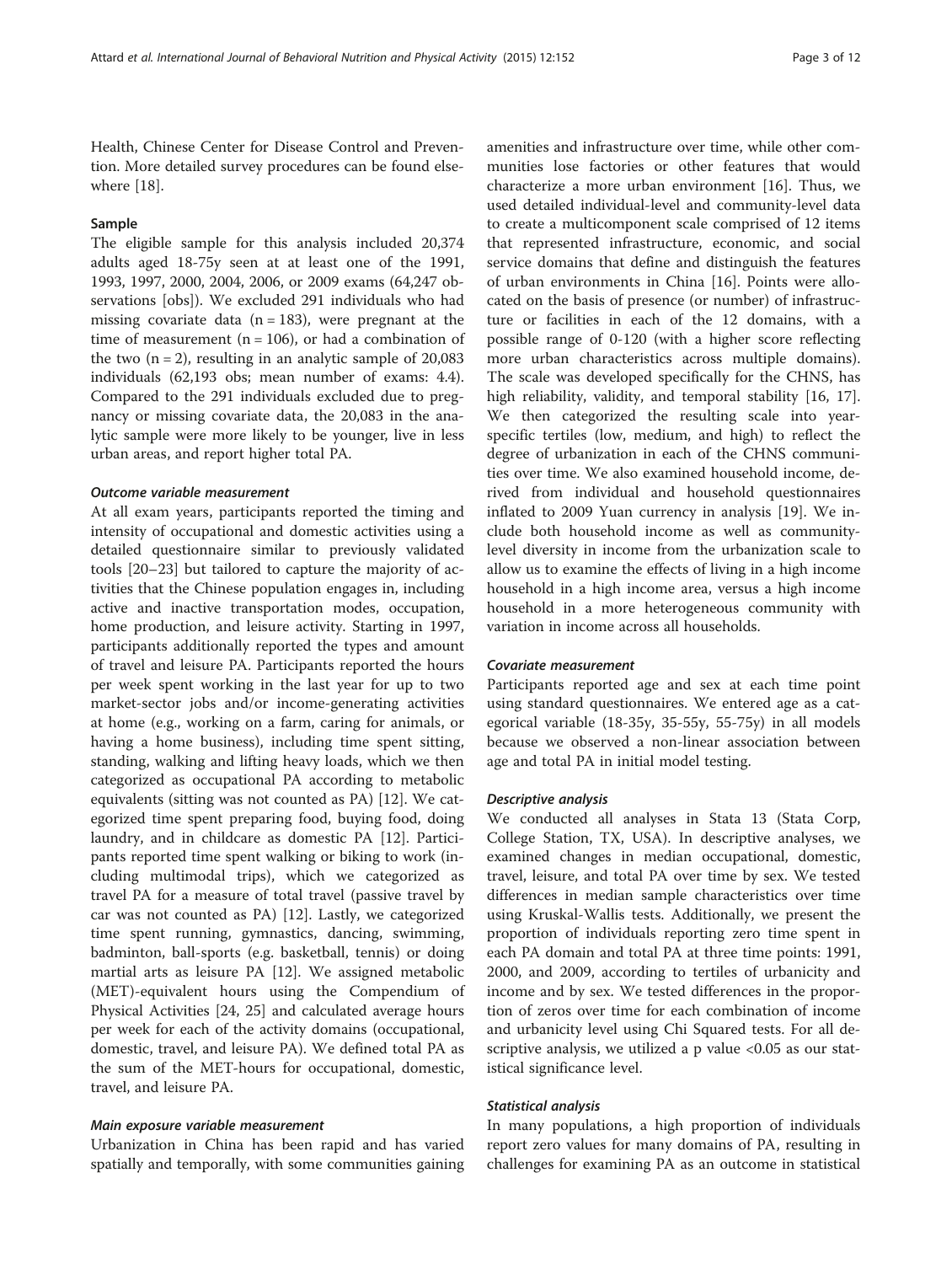models. A high proportion of zero values results in a skewed distribution for PA, violating normality assumptions inherent in linear regression models. We used a zero-inflated negative binomial model because there are multiple processes that generate zeros (e.g., individuals with highly sedentary occupations report no occupational activity; individuals who are retired are ineligible to participate in occupational activity). We modeled the probability of these excess zeros as well as the mean METs of the remaining population, while allowing for the uncertainty that an individual who reports zero METs could come from either process (A series of Vuong tests [\[26](#page-10-0)] indicated that accounting for zeroinflation was necessary,  $p < 0.001$ ). Thus, we used zeroinflated negative binomial models to predict total PA as well as domestic, occupational, travel, and leisure PA in separate models stratified by sex for a total of 10 models. We used a Huber-White/sandwich estimator and clustered standard errors to account for correlation within individuals over time.

We hypothesized that differences in income could impact the association between urbanicity and PA and that these differences could change over time. For example, in earlier years, we hypothesized higher income in higher urban areas would be associated with lower PA, due to a greater number of service occupations in the higher income individuals; whereas in less urban areas higher income may be associated with higher PA due to greater number of hours spent in higher labor occupations. However, in later years, when more areas had experienced at least some urbanization, income differences in PA may be similar at all levels of urbanization. Thus, we tested all two- and three-way interactions among urbanicity, income, and time in our analysis. We used a Wald test to determine whether income by urbanicity interaction terms (including three-way interactions with time) were statistically significant at the  $p < 0.05$  level in the rest of our models. These two- and three-way interaction terms were statistically significant for all other models, with the exception of domestic PA for women. We retained the income by urbanicity interaction in this model for consistency with the domestic PA model for men. In models for leisure PA, we did not include interaction terms between urbanicity and income (or the three-way interaction between urbanicity, income, and time) due to a very small proportion of low income, less urban individuals reporting leisure PA, leading to unstable model estimates.

# Sensitivity analysis

First, because participants age in and out of our sample over the 18 years of follow-up, we have a mixture of adults seen at 1 to 7 time points. Thus, we conducted a complete-case analysis in adults eligible at all 7 time

points to determine how income and urbanicity relate to PA domains in the same individuals over time. Second, time spent in sedentary activities may be associated with CVD risk independent of PA [[27](#page-10-0)–[29](#page-10-0)]. We used a zeroinflated negative binomial model to examine timevarying associations between income and urbanicity with leisure sedentary behavior in 2004, 2006, and 2009 (the only three waves where time spent in leisure activities like reading and watching television were reported), to examine changes in sedentary behavior.

# Results

# Descriptive results

From 1991 to 2009, median urbanicity and income increased, while total PA decreased ( $p < 0.05$ ; Table [1\)](#page-4-0). Occupational PA made up the majority of total PA at each time point. The proportion of individuals reporting zero PA increased over time for all domains except for leisure PA with a particularly large increase in reporting of no occupational activity by high urbanicity (Table [2](#page-5-0)). While mean urbanicity had a steady increase from 1991 to 2009, there was a sharper increase in high income over the same period (Additional file [1:](#page-9-0) Figure S1).

# Adjusted model results

Using model-adjusted predictions for mean total PA from 1991 to 2009, adjusted mean total PA declined over time among individuals at all urbanicity and income levels (Fig. [1;](#page-7-0) beta coefficients in Additional file [1:](#page-9-0) Tables S1 and S2). The largest declines in mean total PA occurred in low urbanicity areas [from 500 (1991) to 300 (2009) MET-hours/week in men and from 550 to 200 MET-hours/week for women over the same period). There was a reversal by income with lower total PA for individuals of high income in less urbanicity areas in 1991 and 1993, but then switched to higher total PA after 2000. In contrast total PA was higher for individuals of high income in more urban areas at all time points. Thus, income differences widened over the study period.

From 1991 to 2009, occupational PA declined more among individuals of medium income living in relatively low urbanicity areas in comparison to individuals living in relatively high urbanicity areas (Fig. [2](#page-8-0), beta coefficients shown in Additional file [1:](#page-9-0) Tables S1 and S2). Domestic PA was higher in women versus men at all years. Whereas, there was an increase in leisure PA at all urbanicity levels, regardless of income level, although increases were highest in the high urbanicity areas. Travel PA declined from 1997 to 2009 for individuals at all urbanicity levels, with larger declines occurring for individuals living in low versus high urbanicity areas. Additional results by urbanicity and income for each PA domain are shown in Additional file [1:](#page-9-0) Figures S2-S5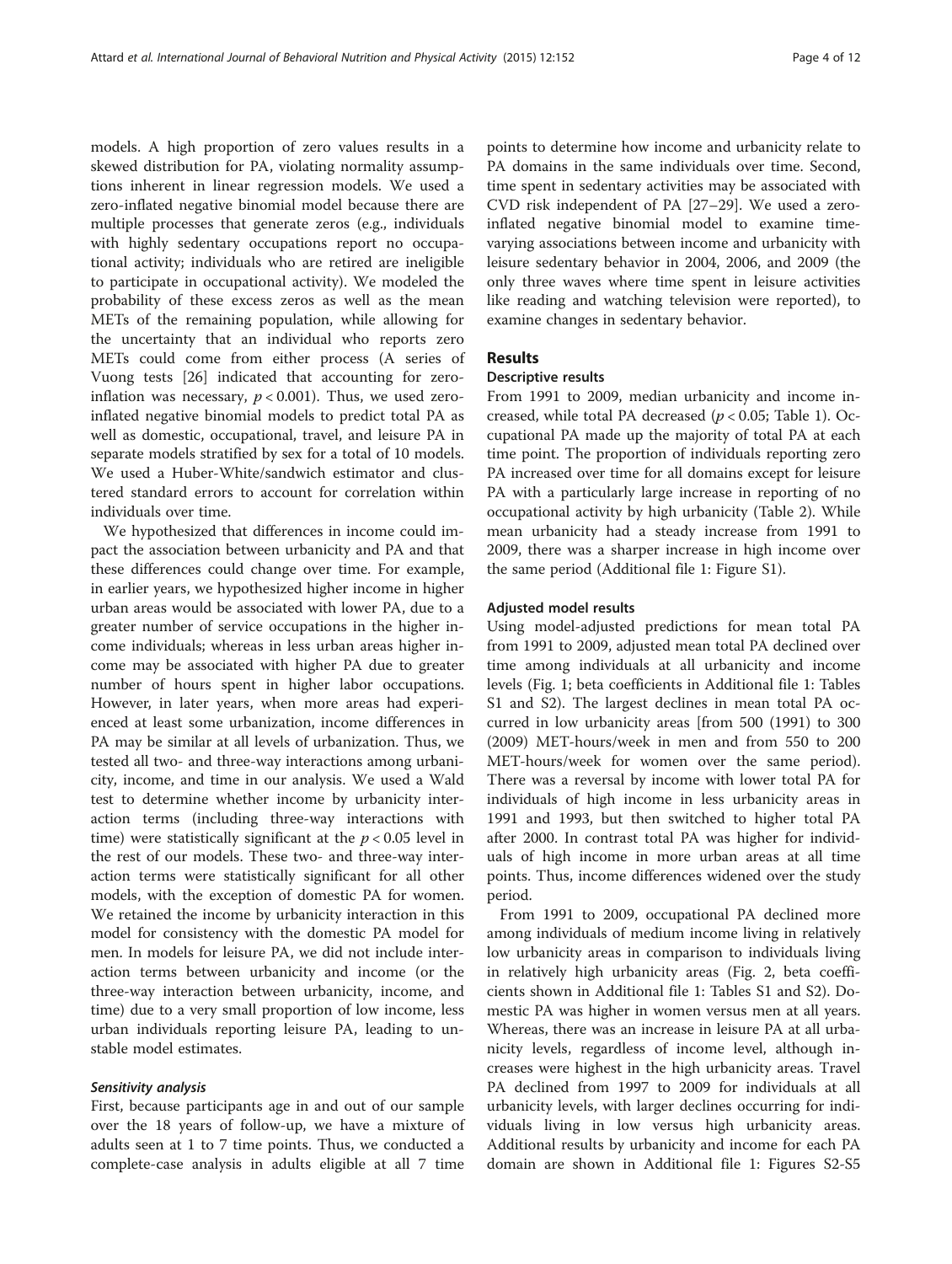|                              | Men            |                |               | Women          |               |               |  |
|------------------------------|----------------|----------------|---------------|----------------|---------------|---------------|--|
|                              | 1991           | 2000           | 2009          | 1991           | 2000          | 2009          |  |
| N                            | 4041           | 4410           | 4469          | 4382           | 4730          | 4768          |  |
| Age, years                   | 38.3           | 43.6           | 48.2          | 38.0           | 43.7          | 48.9          |  |
|                              | (28.0, 51.3)   | (32.3, 54.1)   | (38.2, 58.8)  | (28.1, 50.8)   | (33.3, 53.9)  | (38.9, 59.0)  |  |
| Income, 1000 Yuanb           | 8.6            | 10.4           | 19.5          | 8.6            | 10.3          | 17.9          |  |
|                              | (13.0, 19.7)   | (18.7, 29.9)   | (34.9, 58.8)  | (13.0, 19.5)   | (18.5, 30.0)  | (33.0, 56.7)  |  |
| Urbanicity <sup>c</sup>      | 32.1           | 43.0           | 50.8          | 32.3           | 43.5          | 51.1          |  |
|                              | (44.5, 61.0)   | (55.8, 76.8)   | (64.2, 85.1)  | (44.9, 61.0)   | (57.4, 76.9)  | (65.6, 85.4)  |  |
| Total PA <sup>d</sup>        |                |                |               |                |               |               |  |
| MET-hours/week               | 336.0          | 239.9          | 160.0         | 401.7          | 243.9         | 143.2         |  |
|                              | (168.0, 576.0) | (106.0, 385.5) | (73.0, 301.5) | (192.0, 651.1) | (94.0, 420.5) | (61.7, 304.4) |  |
| Hours/week                   | 70.0           | 56.0           | 50.5          | 89.3           | 61.6          | 51.2          |  |
|                              | (51.0, 102.0)  | (40.7, 83.3)   | (21.0, 77.8)  | (62.0, 125.5)  | (35.8, 92.7)  | (23.3, 80.0)  |  |
| Occupational PA <sup>d</sup> |                |                |               |                |               |               |  |
| MET-hours/week               | 304.0          | 224.0          | 138.0         | 330.0          | 204.0         | 80.0          |  |
|                              | (132.0, 558.0) | (80.0, 366.0)  | (36.0, 280.0) | (106.0, 582.0) | (42.0, 366.0) | (0.0, 240.0)  |  |
| Hours/week                   | 60.0           | 54.0           | 49.0          | 60.0           | 48.5          | 40.0          |  |
|                              | (48.0, 96.0)   | (40.0, 82.0)   | (39.0, 80.0)  | (48.0, 98.0)   | (37.0, 77.0)  | (8.0, 63.0)   |  |
| Domestic PA <sup>d</sup>     |                |                |               |                |               |               |  |
| MET-hours/week               | 1.7            | 0.0            | 2.8           | 49.7           | 32.0          | 38.1          |  |
|                              | (0.0, 19.3)    | (0.0, 13.1)    | (0.0, 18.7)   | (23.6, 78.9)   | (15.8, 48.8)  | (22.4, 58.3)  |  |
| Hours/week                   | 1.0            | 0.0            | 1.2           | 21.0           | 14.0          | 16.3          |  |
|                              | (0.0, 8.2)     | (0.0, 5.8)     | (0,0, 8.2)    | (10.3, 32.8)   | (7.0, 21.0)   | (9.3, 24.5)   |  |
| Leisure PA <sup>d</sup>      |                |                |               |                |               |               |  |
| MET-hours/week               |                | 0.0            | 0.0           |                | 0.0           | 0.0           |  |
|                              |                | (0.0, 0.0)     | (0.0, 0.0)    |                | (0.0, 0.0)    | (0.0, 0.0)    |  |
| Hours/week                   |                | 0.0            | 0.0           |                | 0.0           | 0.0           |  |
|                              |                | (0.0, 0.0)     | (0.0, 0.0)    |                | (0.0, 0.0)    | (0.0, 0.0)    |  |
| Travel PA <sup>d</sup>       |                |                |               |                |               |               |  |
| MET-hours/week               |                | 5.0            | 0.0           |                | 4.7           | 0.0           |  |
|                              |                | (0.0, 12.5)    | (0.0, 5.0)    |                | (0.0, 10.8)   | (0.0, 5.0)    |  |
| Hours/week                   |                | 2.5            | 0.8           |                | 2.5           | 1.7           |  |
|                              |                | (1.3, 5.0)     | (0.0, 2.5)    |                | (1.3, 5.0)    | (0.0, 2.5)    |  |

<span id="page-4-0"></span>

|  | Table 1 Median sample characteristics over time according to sex, China Health and Nutrition Survey 1991-2009 <sup>a</sup> |  |  |  |  |
|--|----------------------------------------------------------------------------------------------------------------------------|--|--|--|--|
|  |                                                                                                                            |  |  |  |  |

<sup>a</sup>All cells are shown as median (25<sup>th</sup> percentile, 75<sup>th</sup> percentile). Kruskal-Wallis tests for difference in median values over time were statistically significant at the p < 0.05 level for all characteristics in men and women

**bHousehold income derived inflated to 2009 Yuan values** 

Urbanicity defined by a multicomponent urbanicity scale with possible score of 0-120 points

dPA values derived from self-reported questionnaires

Abbreviations: PA physical activity

and suggest higher occupational, travel, and leisure PA among high versus low income individuals.

# Sensitivity analyses

We conducted two sensitivity analyses. First, we restricted our sample to individuals included at all 7 exams to determine if there were differences in our complete cases versus the central analyses which included individuals missing at some exams. We observed similar patterns in PA over time, with total PA declining most for individuals in low versus high urbanicity areas, and with differences in PA by income widening over time among individuals living in high urbanicity areas. Second, we examined adjusted mean leisure sedentary behavior by income and urbanicity in 2004, 2006, and 2009, we found that leisure sedentary behavior increased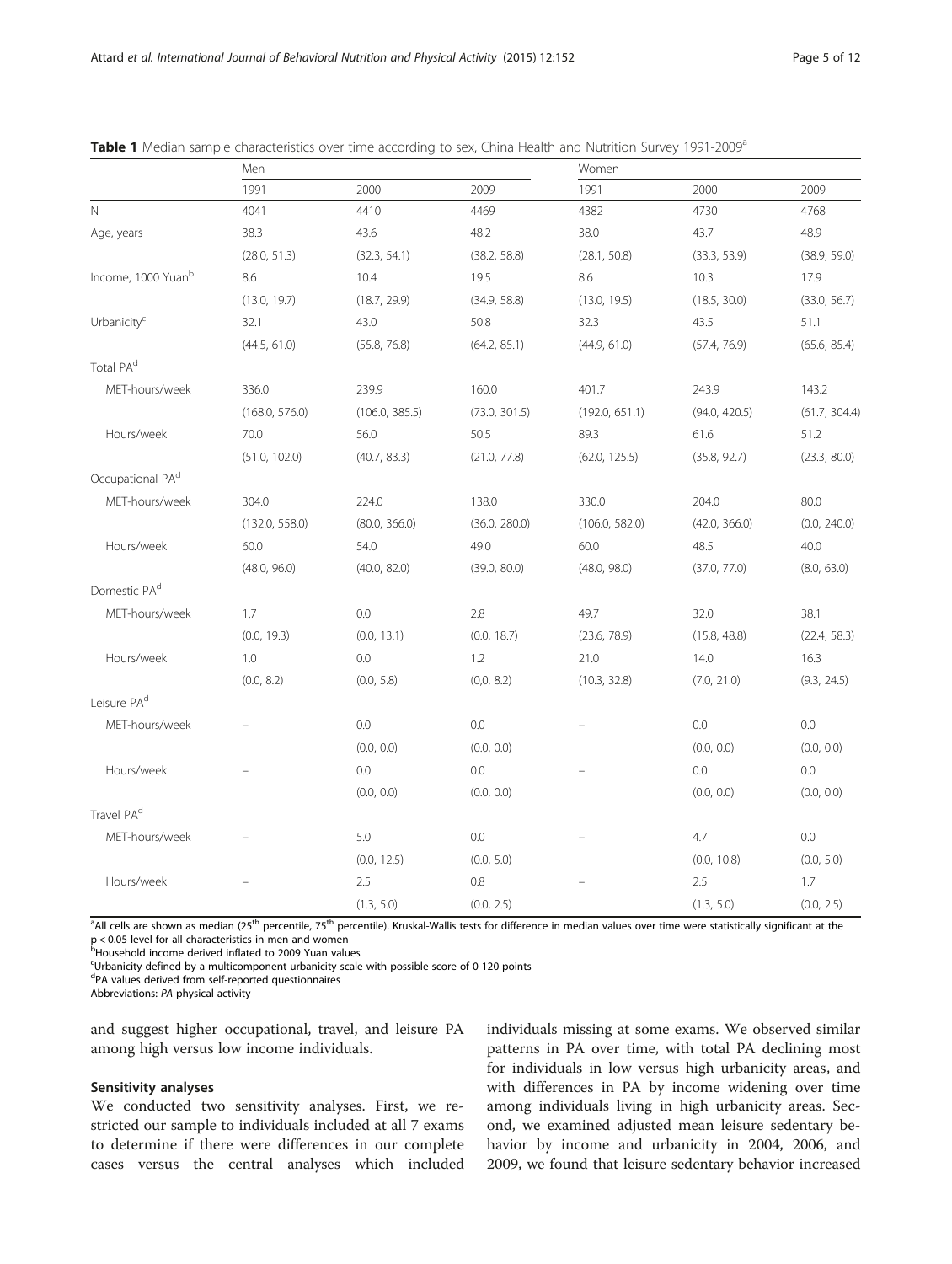|                 | Men                                                   |                  |                           | Women            |                  |                          |  |
|-----------------|-------------------------------------------------------|------------------|---------------------------|------------------|------------------|--------------------------|--|
|                 | 1991                                                  | 2000             | 2009                      | 1991             | 2000             | 2009                     |  |
|                 | Total PA (proportion of sample reporting zero)        |                  |                           |                  |                  |                          |  |
| Low Urbanicity  |                                                       |                  |                           |                  |                  |                          |  |
| Low Income      | $0.5(0.3)$ *                                          | $2.7(0.6)$ *     | 7.6 $(1.1)$ *             | $0.7(0.3)$ *     | $1.0(0.4)$ *     | 2.6 $(0.6)$ <sup>*</sup> |  |
| Med Income      | $0.2(0.2)$ *                                          | $1.8(0.6)$ *     | $3.1 (0.8)$ *             | $0.6(0.4)$ *     | $1.6(0.6)$ *     | $2.5(0.7)$ *             |  |
| High Income     | 1.4(0.6)                                              | $0.8(0.5)$ *     | 4.5 $(1.0)^*$             | $0.8(0.5)$ *     | $1.1 (0.5)^*$    | 3.2 $(0.9)$ *            |  |
| Med Urbanicity  |                                                       |                  |                           |                  |                  |                          |  |
| Low Income      | $2.3 (0.7)$ *                                         | $5.8(1.1)$ *     | $12.4(1.5)$ *             | $0.7(0.4)$ *     | $5.2$ $(1.0)$ *  | 4.3 $(0.9)$ *            |  |
| Med Income      | $3.1 (0.9)$ *                                         | $3.3(0.8)$ *     | 7.6 $(1.2)$ *             | 1.8(0.6)         | 3.5(0.8)         | 3.2(0.8)                 |  |
| High Income     | $1.7(0.6)$ *                                          | $3.5(0.8)$ *     | $5.4(1.0)$ *              | 0.6(0.3)         | 2.1(0.6)         | 2.1(0.6)                 |  |
| High Urbanicity |                                                       |                  |                           |                  |                  |                          |  |
| Low Income      | 4.2 $(1.2)^*$                                         | $11.4(1.7)$ *    | $16.9(2.0)$ *             | $0.9(0.5)$ *     | $6.5(1.2)$ *     | $2.8(0.8)$ *             |  |
| Med Income      | $2.7(0.7)$ *                                          | $8.7(1.3)$ *     | $11.5(1.4)^{*}$           | 2.3(0.6)         | 3.5(0.8)         | 2.0(0.6)                 |  |
| High Income     | 4.2 $(1.2)^*$                                         | $11.4(1.7)$ *    | $16.9(2.0)$ *             | 0.9(0.5)         | 6.5(1.2)         | 2.8(0.8)                 |  |
|                 | Occupational PA (proportion of sample reporting zero) |                  |                           |                  |                  |                          |  |
| Low Urbanicity  |                                                       |                  |                           |                  |                  |                          |  |
| Low Income      | $0.7$ $(0.3)$ *                                       | 5.0 $(0.8)$ *    | $13.0(1.4)$ *             | $1.3(0.5)*$      | $8.7(1.1)^*$     | 20.7 (1.6)*              |  |
| Med Income      | $0.7$ $(0.4)$ *                                       | $3.7(0.9)$ *     | $7.3(1.2)$ *              | $0.9(0.4)$ *     | $6.2$ $(1.1)^*$  | $14.5(1.6)^{*}$          |  |
| High Income     | 1.7(0.7)                                              | 4.9 $(1.1)^*$    | $6.8(1.2)$ *              | $2.4(0.8)$ *     | $3.7(1.0)$ *     | $13.1 (1.7)^*$           |  |
| Med Urbanicity  |                                                       |                  |                           |                  |                  |                          |  |
| Low Income      | 3.6 $(0.9)$ *                                         | 15.9 (1.7)*      | 29.3 (2.1)*               | $10.1 (1.3)^*$   | $26.3$ $(2.0)$ * | $37.3$ $(2.1)$ *         |  |
| Med Income      | 3.6 $(1.0)$ *                                         | $10.6(1.4)$ *    | $18.9(1.8)^{*}$           | 6.6 $(1.2)$ *    | $19.6(1.7)^{*}$  | $30.8 (2.1)$ *           |  |
| High Income     | $2.3(0.7)$ *                                          | $8.5(1.3)^*$     | 16.0 $(1.6)$ <sup>*</sup> | 4.3 $(0.9)^*$    | $13.9(1.5)^{*}$  | 28.7 (2.0)*              |  |
| High Urbanicity |                                                       |                  |                           |                  |                  |                          |  |
| Low Income      | 9.0 $(1.7)$ *                                         | 46.4 $(2.7)$ *   | 55.3 (2.7)*               | $25.6$ $(2.5)$ * | $61.3 (2.4)^*$   | 69.4 $(2.2)$ *           |  |
| Med Income      | $5.1(1.0)$ *                                          | $31.9(2.1)$ *    | 35.7 (2.1)*               | $11.5(1.3)$ *    | 39.2 (2.1)*      | 56.5 (2.1)*              |  |
| High Income     | 5.6(1.0)                                              | $18.0(1.5)$ *    | 28.2 (1.9)*               | $12.3(1.4)$ *    | 33.5 (1.8)*      | 46.7 (2.0)*              |  |
|                 | Domestic PA (proportion of sample reporting zero)     |                  |                           |                  |                  |                          |  |
| Low Urbanicity  |                                                       |                  |                           |                  |                  |                          |  |
| Low Income      | 50.3 $(2.1)$ *                                        | 63.8 (1.9)*      | 45.9 (2.1)*               | 6.6 $(1.0)^*$    | $11.9(1.2)$ *    | 5.8 $(0.9)$ *            |  |
| Med Income      | 55.7 (2.4)*                                           | 56.1 (2.3)*      | 48.7 (2.2)*               | 7.7 $(1.2)^*$    | $11.1 (1.4)^*$   | $5.4(1.0)*$              |  |
| High Income     | 52.8 $(2.7)$ *                                        | 54.6 $(2.6)^*$   | $51.9(2.4)$ *             | $12.8(1.7)$ *    | $11.7(1.7)^*$    | 7.5 $(1.3)^*$            |  |
| Med Urbanicity  |                                                       |                  |                           |                  |                  |                          |  |
| Low Income      | 45.4 $(2.3)$ *                                        | 63.4 $(2.2)$ *   | 45.7 $(2.2)$ *            | $3.9(0.8)$ *     | $13.3(1.5)^{*}$  | 6.5 $(1.0)^*$            |  |
| Med Income      | $51.2 (2.6)^*$                                        | 53.4 $(2.2)$ *   | $52.1 (2.3)^*$            | $8.2(1.3)*$      | $12.1 (1.4)^*$   | $6.0 (1.1)^*$            |  |
| High Income     | 47.4 $(2.3)$ *                                        | $52.4$ $(2.3)$ * | $52.1 (2.2)^*$            | $12.1 (1.4)^*$   | $9.8(1.3)$ *     | $7.9(1.2)$ *             |  |
| High Urbanicity |                                                       |                  |                           |                  |                  |                          |  |
| Low Income      | 37.4 (2.9)*                                           | 47.3 $(2.7)$ *   | 40.1 $(2.6)$ *            | 4.4 $(1.2)$ *    | $15.7(1.8)$ *    | $7.8(1.3)*$              |  |
| Med Income      | $36.7 (2.1)$ *                                        | 47.2 (2.2)*      | 44.9 (2.2)*               | 7.7 $(1.1)^*$    | $13.8(1.5)$ *    | $8.1 (1.2)^*$            |  |
| High Income     | 41.4 $(2.1)$ *                                        | 45.2 $(2.0)$ *   | 42.0 (2.1)                | $8.2(1.2)$ *     | 14.8 $(1.4)^*$   | $8.3(1.1)^{*}$           |  |
|                 | Leisure PA (proportion of sample reporting zero)      |                  |                           |                  |                  |                          |  |
| Low Urbanicity  |                                                       |                  |                           |                  |                  |                          |  |
| Low Income      |                                                       | 94.7 (0.9)*      | 98.5 (0.5)*               |                  | 99.0 (0.4)       | 99.1 (0.4                |  |
| Med Income      |                                                       | 94.5 (1.1)*      | 98.0 (0.6)*               |                  | 97.1 (0.8)       | 99.0 (0.4)               |  |

<span id="page-5-0"></span>Table 2 Percentage of individuals reporting no PA, China Health and Nutrition Survey 1991-2009<sup>a,b</sup>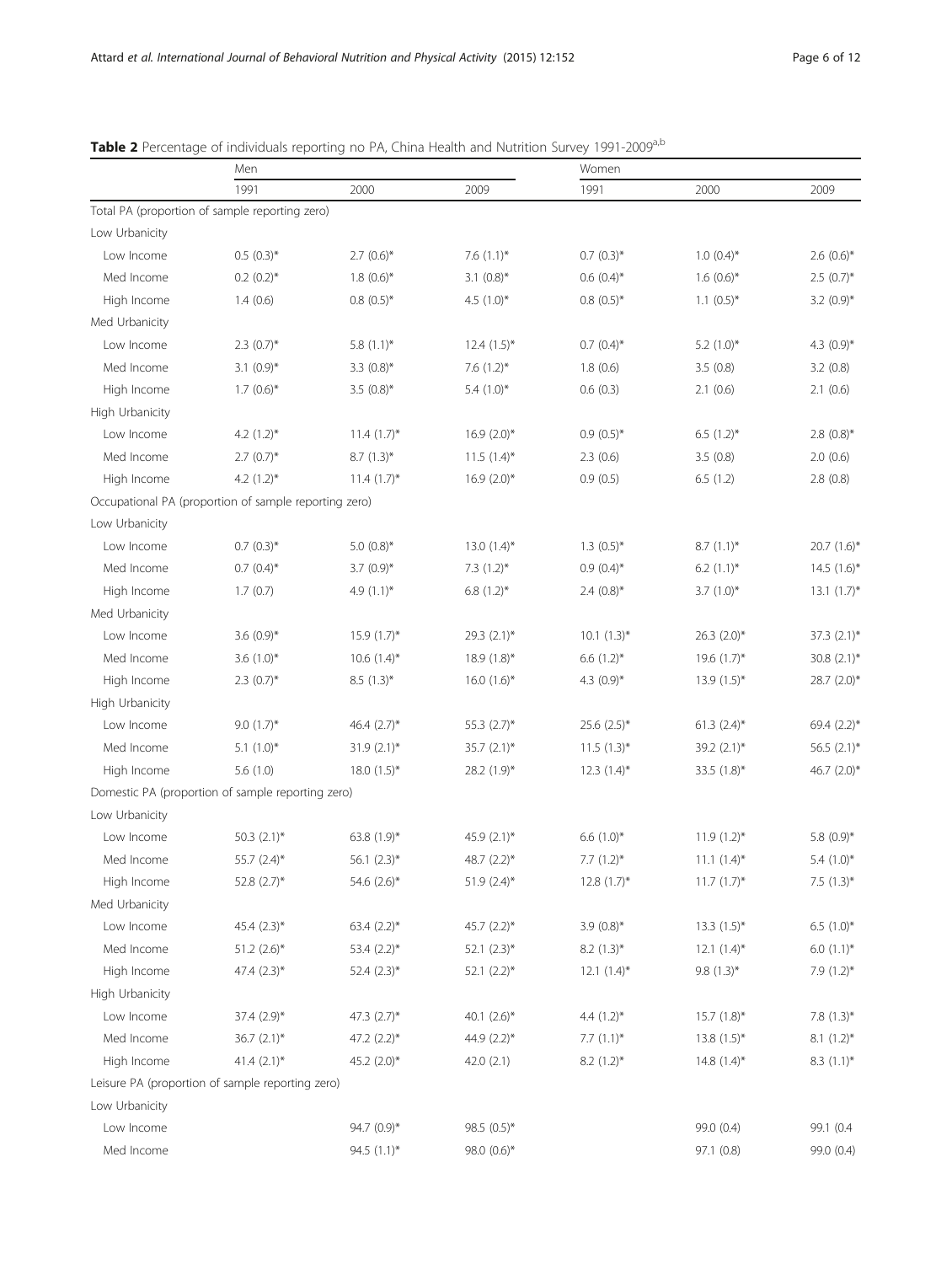| High Income                                               | 91.4 $(1.5)^*$   | 95.3 (1.0)*      | 98.9 (0.5)     | 97.1(0.8)      |
|-----------------------------------------------------------|------------------|------------------|----------------|----------------|
| Med Urbanicity                                            |                  |                  |                |                |
| Low Income                                                | 91.4(1.3)        | 93.9 (1.1)       | 97.3(0.7)      | 94.3 (1.0)     |
| Med Income                                                | 87.5 (1.5)       | 90.5(1.3)        | 93.3 $(1.0)^*$ | $91.9(1.2)$ *  |
| High Income                                               | 85.3 (1.6)       | 85.5 (1.5)       | 94.9 $(1.0)^*$ | 91.5 $(1.2)$ * |
| High Urbanicity                                           |                  |                  |                |                |
| Low Income                                                | 84.7 (2.0)       | 88.3 (1.7)       | 92.5 $(1.3)^*$ | $88.7(1.5)^*$  |
| Med Income                                                | 80.0 (1.8)*      | 78.9 (1.8)*      | 88.7 (1.4)*    | $81.4(1.7)$ *  |
| High Income                                               | 77.3 $(1.7)^*$   | 74.4 (1.8)*      | 88.1 (1.3)*    | 79.9 (1.6)*    |
| Active Commuting PA (proportion of sample reporting zero) |                  |                  |                |                |
| Low Urbanicity                                            |                  |                  |                |                |
| Low Income                                                | 44.1 $(1.9)^*$   | 43.3 $(2.0)$ *   | 48.9 (1.9)*    | 50.5 (2.0)*    |
| Med Income                                                | 34.9 $(2.2)$ *   | 49.9 (2.2)*      | 35.6 $(2.2)$ * | $50.0 (2.2)$ * |
| High Income                                               | $37.3$ $(2.5)$ * | $54.7(2.4)$ *    | 32.5 $(2.4)$ * | 55.5 (2.5)*    |
| Med Urbanicity                                            |                  |                  |                |                |
| Low Income                                                | 54.0 $(2.3)$ *   | 62.6 $(2.2)$ *   | 53.3 $(2.3)^*$ | 63.4 $(2.0)$ * |
| Med Income                                                | 42.6 $(2.2)$ *   | 56.8 (2.2)*      | 39.8 (2.0)*    | 57.3 (2.2)*    |
| High Income                                               | 43.7 $(2.3)$ *   | $60.4$ $(2.2)$ * | 42.7 $(2.1)$ * | $56.4 (2.2)^*$ |
| High Urbanicity                                           |                  |                  |                |                |
| Low Income                                                | 42.5 $(2.7)^*$   | $73.1 (2.4)^*$   | 42.1 $(2.5)^*$ | $85.5(1.7)^*$  |
| Med Income                                                | 41.9 $(2.2)$ *   | 63.3 $(2.1)$ *   | $36.1 (2.1)^*$ | 74.2 (1.9)*    |
| High Income                                               | 39.5 (2.0)*      | $61.7 (2.0)^*$   | $31.9(1.8)$ *  | 67.4 (1.9)*    |

Table 2 Percentage of individuals reporting no PA, China Health and Nutrition Survey 1991-2009<sup>a,b</sup> (Continued)

<sup>a</sup>Cells represent percent (standard error)

bUrbanicity separated into year-specific tertiles (low, medium, and high urbanicity). Household income is separated into year-specific tertiles (low, medium, and high urbanicity)

\*Statistically significant difference (p < 0.05) in the proportion of individuals reporting zero PA at a specific income or urbanicity level using a Chi-Squared test Abbreviations: PA, physical activity

over time for individuals across all levels of urbanicity and income, and that individuals living in high urbanicity areas had higher leisure sedentary behavior than individuals in low urbanicity areas (Additional file [1](#page-9-0): Figure S6).

#### **Discussion**

Over the past two decades of urbanization in China, there have been uneven changes in environments and behaviors across initially urban and initially rural areas. Our findings suggest that declines in PA were particularly substantial in less urban areas. In more urban areas, PA was low to begin with and remained stable over time, resulting in a convergence of activity level across rural and urban areas. Yet we also found an increase in PA in some segments of society [e.g., higher (versus lower) income individuals had higher occupational PA across all urbanicity levels; high income individuals also increased their leisure PA in more urban areas]. Changes in occupational PA were largely responsible for the observed declines in total PA for individuals living in less urban areas. Thus, although PA declined with urbanization, individuals living in more urban areas had some replacement of declining occupational PA with increasing leisure PA. However, individuals living in less urban areas did not have an increase in leisure PA that was sufficient to counteract their decline in occupational PA.

Understanding the correlates of longitudinal trends in PA is of great interest to researchers given the increasing prevalence of lifestyle-related cardiometabolic diseases in LMICs [\[30\]](#page-11-0). Previous studies reported sharp declines in total PA for Chinese adults from 1991 to 2009, [[12, 25](#page-10-0)] but those studies did not examine whether declines in PA differed among individuals living in rural versus urban areas undergoing urbanization. There are some cross-sectional studies that report lower PA among individuals living in more versus less urbanized areas, [[7](#page-10-0), [15](#page-10-0)] but these studies were unable to examine time-varying differences in PA by levels of urbanicity. Thus, whether individuals living in more versus less urbanized areas of an urbanizing country experience different changes in PA over time has not been addressed. In our study, we found larger declines in PA for individuals living in less versus more urban areas with urbanization, likely due to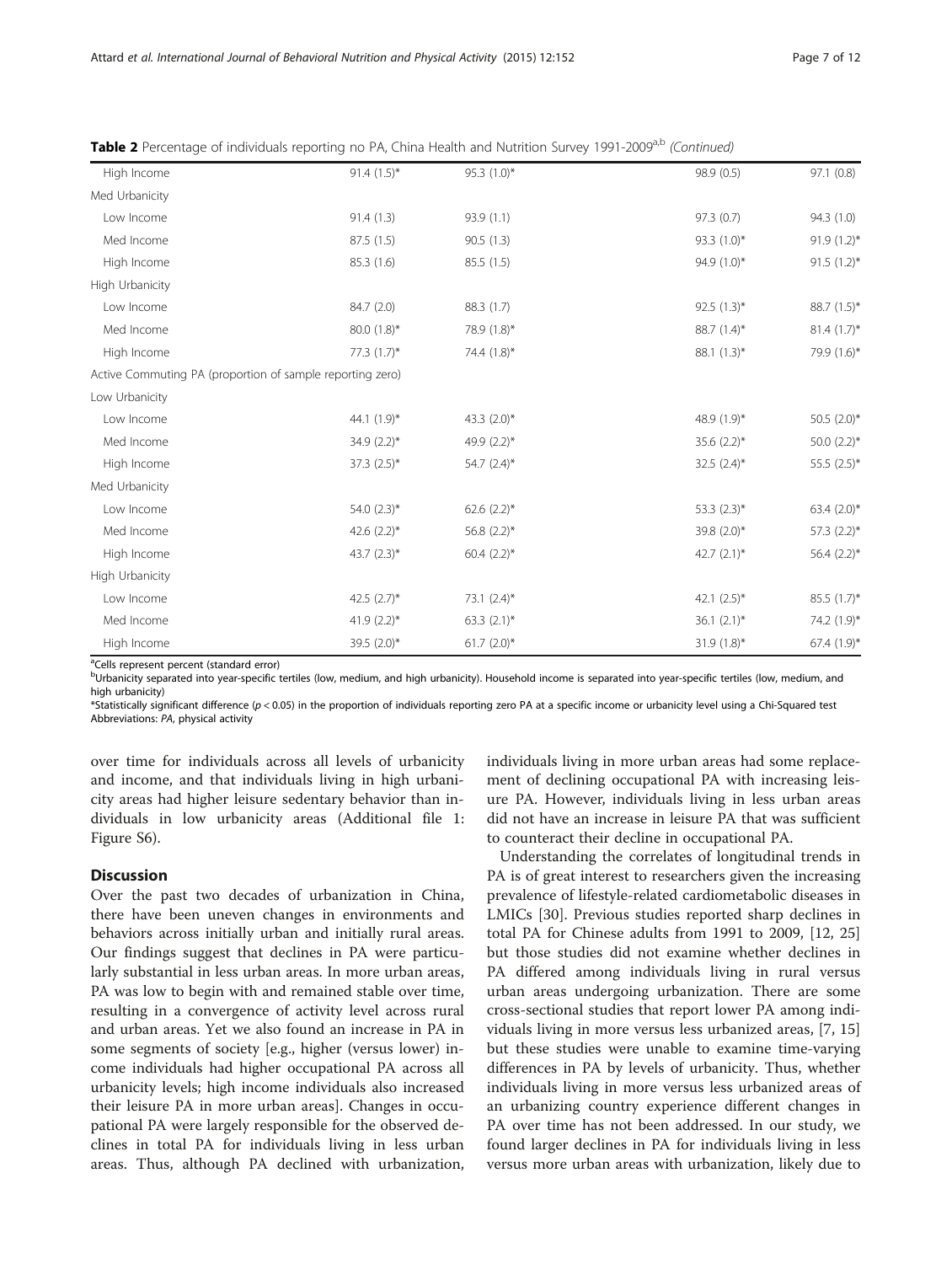<span id="page-7-0"></span>

the proliferation of labor-saving devices occurring first in highly urban areas and later spreading to less urbanized areas. These declines translated to an increasing similarity in PA across more and less urban areas over time. Our findings add to a growing body of work suggesting that urbanization-related changes in lifestyle behaviors and health risk extend beyond individuals living in highly urbanized centers to those living in less urban areas [[31](#page-11-0)–[33](#page-11-0)].

We hypothesized initially lower PA for individuals living in highly urbanized areas and with higher income with declines in PA over time for individuals in highly urbanized areas and with higher income. We found income-related disparities in PA that highlight a transition from a pattern of PA traditionally seen in LMICs (higher PA for individuals with lower income [\[2, 7, 8\]](#page-10-0)) to a pattern seen in most high income countries (higher PA for individuals with higher income [\[3, 4\]](#page-10-0)). This transition was particularly apparent among individuals in highly urbanized areas, where we observed higher occupational, leisure, and travel PA for individuals of high versus low income. We would have expected lower income individuals to have higher occupational PA if lower income

signified a manual labor occupation; however, we observed higher occupational PA for individuals of higher income, possibly because individuals with higher income are working more hours or have multiple forms of employment. Leisure PA, on the other hand increased over time for all income groups, but increased most for individuals of high versus low income. We found that individuals of higher income were more likely to have gym memberships, which may explain the association between income and higher leisure PA. While these differences in leisure PA by income were not large, it is possible that further increases in leisure PA could potentially offset the urbanization-related declines in other PA domains. In less urban areas, differences in PA by income were not as large as those we observed in more urban areas. However, having higher versus lower income was associated with higher total PA in 2009 even in less urban areas. Our findings show differential urbanization-related associations between PA with urbanicity and income. Low income individuals living in more urban areas had the lowest observed PA and thus may be a particularly important group to target in interventions to increase PA.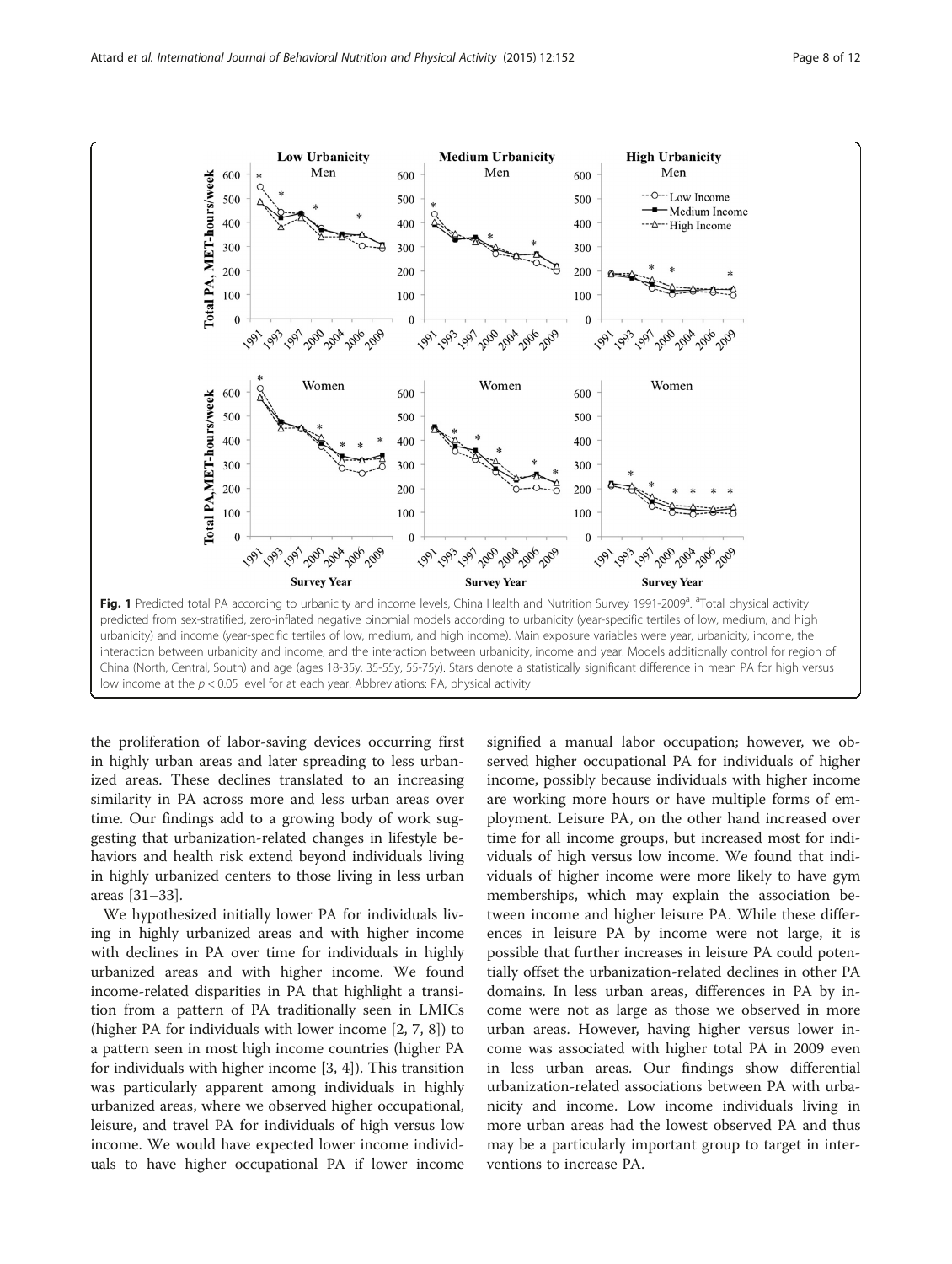<span id="page-8-0"></span>

Using our zero-inflated negative binomial to deal with multiple processes that generate zero values in PA reporting, we found declines in occupational PA in more versus less urban areas, with steeper declines in more urban areas. In higher urbanicity areas, declines in participation in occupational PA may relate to shifts from manual-based occupational activity to service-based industries [[9](#page-10-0)]. In lower urbanicity areas, declines in mean occupational PA may relate to technological advances and influx of labor-saving devices that reduce the amount of occupational PA needed [\[9,](#page-10-0) [34](#page-11-0)]. Thus, it is possible that urbanization influences participation in certain domains of PA as well as the amount of PA.

We observed a large decline in occupational PA from 1991 to 2009, particularly for individuals living in less urbanized areas, likely because improved technology and changing occupations with urbanization lead to more sedentary, service-based occupations [\[9](#page-10-0), [35](#page-11-0), [36\]](#page-11-0). Domestic PA increased slightly between 1991 and 2000 before declining between 2000 and 2009. Like occupational PA, domestic PA declines are likely due to improved technology and more women entering the workforce [\[9,](#page-10-0) [35\]](#page-11-0). We suspect that this pattern relates to the introduction of laundry machines and laundromats first in higher income areas of China in the 1990s and then in lower income areas of China after 2000, causing a shift in laundryrelated energy expenditure due to labor saving devices. We also saw a decline in time spent in food shopping, which may relate to the influx of modern markets and away-from-home eating options along with increases in accessibility of amenities occurring unevenly with urbanization, which resulted in uneven patterns of declines in domestic PA. Active commuting PA declined more for individuals living in higher versus lower urbanicity areas, such that commuting PA was higher in 1997 and lower in 2009 for individuals in higher versus lower urbanicity areas. The change we observed in the direction of the association between urbanicity and commuting PA shows a transition from a pattern of commuting PA traditionally observed in LMICs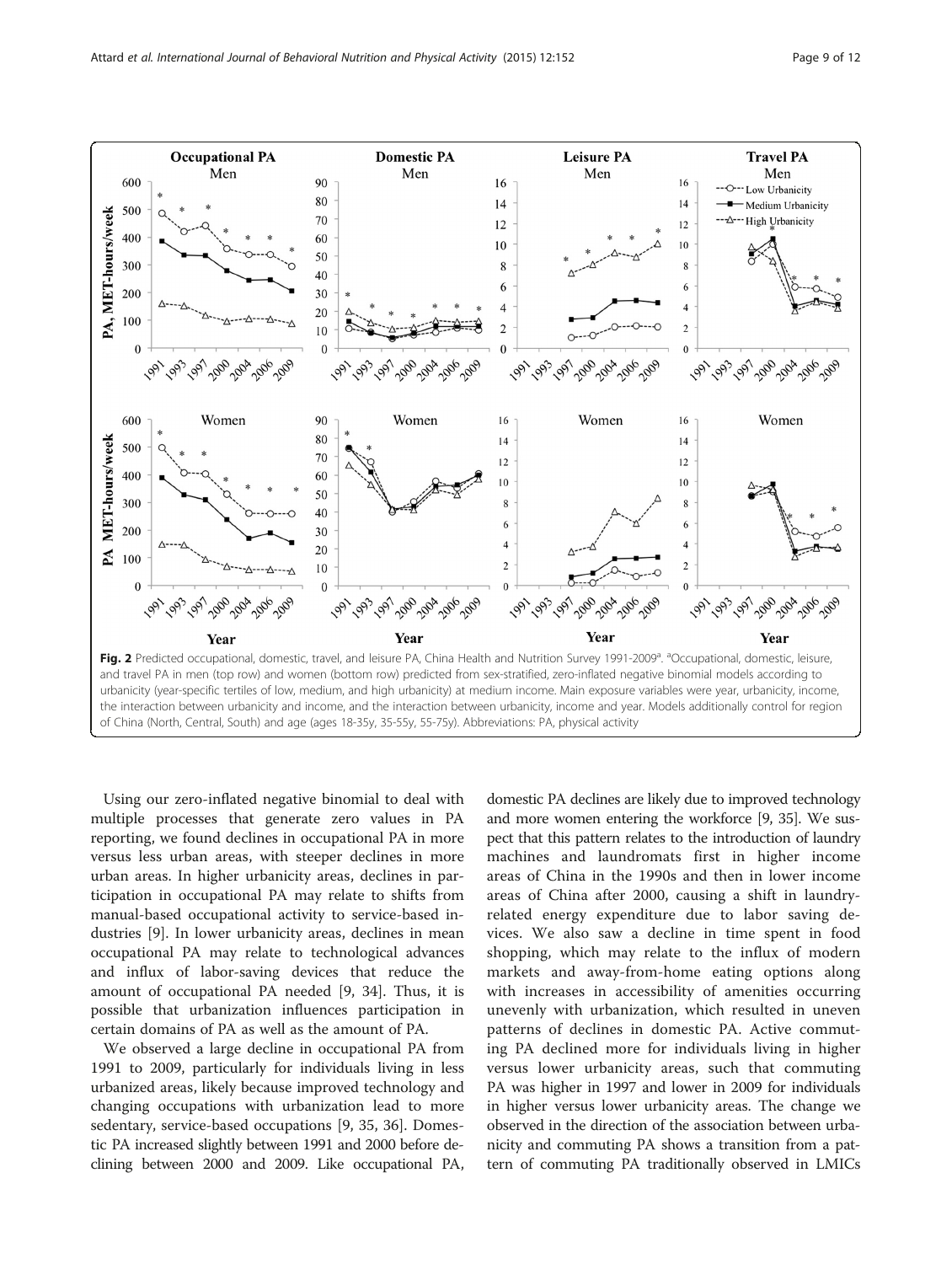<span id="page-9-0"></span>[[13](#page-10-0)] to a pattern similar to that found in high-income countries [\[35, 37, 38](#page-11-0)]. We observed increasing leisure PA over time particularly for individuals living in higher urbanicity areas and among individuals with high income. Similar to our findings, leisure PA is primarily observed in highly urbanized countries [[2, 10,](#page-10-0) [37\]](#page-11-0). We found that higher versus lower income was associated with higher occupational and leisure PA at all urbanicity levels at most time points, while higher versus lower income was associated with higher travel PA only in highly urbanized areas. Together, our findings suggest that relatively stable total PA over time among individuals living in higher urbanicity areas can be attributed to small decreases in occupational PA accompanied by increases in leisure PA over time. Among individuals living in lower urbanicity areas, we found large temporal declines in total PA due to declining occupational PA over time without a commensurate increase in leisure or travel PA.

There is great interest in identifying which PA domains hold most promise as intervention targets in LMICs because strategies used in high income countries may not be feasible or culturally appropriate [\[4](#page-10-0)]. Though declines in occupational PA are largely responsible for declines in total PA in LMICs, increasing occupational PA may not be a feasible intervention target because of the shift from manual jobs to service-based industries that occurs with urbanization [[2,](#page-10-0) [30](#page-11-0)]. Similarly, declines in domestic PA over time may be related to technological advances and thus, domestic PA may not be a viable domain for intervention. Opinions differ on whether leisure PA is sufficient to address the global rise in physical inactivity, [\[35, 37](#page-11-0)] but our findings suggest that leisure PA is playing an increasingly important role in PA for Chinese adults, particularly for individuals living in higher urbanicity areas and with higher income. Thus, as occupational PA continues to decrease among individuals in lower urbanicity areas, early adoption of leisure PA in lower urbanicity areas may be a critical strategy for preventing obesity and CVD risk. In our sample, adjusted mean total PA was higher than the 11.25-22.5 MET-hours/week of PA recommended in the World Health Organization Physical Activity Guidelines, [[11\]](#page-10-0) primarily due to occupational PA. Because it is likely that occupational PA will continue to decline with urbanization, while participation in all domains of PA is decreasing, it is likely that the proportion of individuals meeting PA recommendations will decline in the coming years. In a sensitivity analysis, we found that mean leisure sedentary behavior increased for individuals across all levels of urbanicity and income between 2004 and 2009. Together with declines in total PA, our observed increases in leisure sedentary behavior highlight the increasingly unhealthy activity behaviors in Chinese adults experiencing urbanization.

Our work advances the understanding of PA transitions in an urbanizing country. An important limitation is that our PA data is based on self-report, which is typical for large, population-based studies. Though accelerometer data is a more objective measure of PA, this technology is relatively new, and was not available in the early 1990s when we began following this cohort.

However, because under- or over-reporting is unlikely to differ within the same individual over time, it is not likely to have affected our parameter estimates for PA over time. In addition, our questionnaire does not provide time-use data though we do capture a wide range of culturally-appropriate activities. Thus, we are unable to fully account for all energy expended in the course of the day. In spite of this limitation, our work has several strengths. First, the data from the CHNS is one of the only longitudinal, population-based studies in a developing country such as China, with data on individual behaviors and community attributes over 20 years of rapid environmental change. We used a multidimensional, time-varying measure of urbanicity that captured urbanization-related changes in infrastructure, social services, and amenities over time [[16](#page-10-0)] as well as rapid technological and demographic changes occurring in China over our study period [[34\]](#page-11-0). With our comprehensive measures of urbanicity and PA and a sophisticated modeling technique, we examined different domains of PA across demographic, socioeconomic, and environmental characteristics finding that income-related disparities in PA increased over a period of urbanization, and highlighting the importance of strategies to increase PA in low income individuals living in less urban areas.

# Conclusion

In summary, our findings suggest that urbanizationrelated declines in PA in China are common even in less urbanized areas. We also found declines in occupational PA for individuals at all levels of urbanicity, but increases in leisure PA only among individuals in more (but not less) urban area and in individuals of high (rather than low) income. Thus, as China continues to urbanize, efforts to increase leisure PA will be particularly critical for individuals living in less urban areas. In addition, we found widening income disparities in PA over time with disproportionate declines in PA for low income individuals residing in less urban areas, suggesting a particular need to address these differential declines in PA early in the urbanization process.

# Additional file

[Additional file 1: Figure S1.](dx.doi.org/10.1186/s12966-015-0321-2) Period-specific mean urbanicity and income, China Health and Nutrition Survey 1991-2009<sup>a,b</sup>. Table S1. Beta coefficients from zero-inflated negative binomial models in men<sup>a</sup>.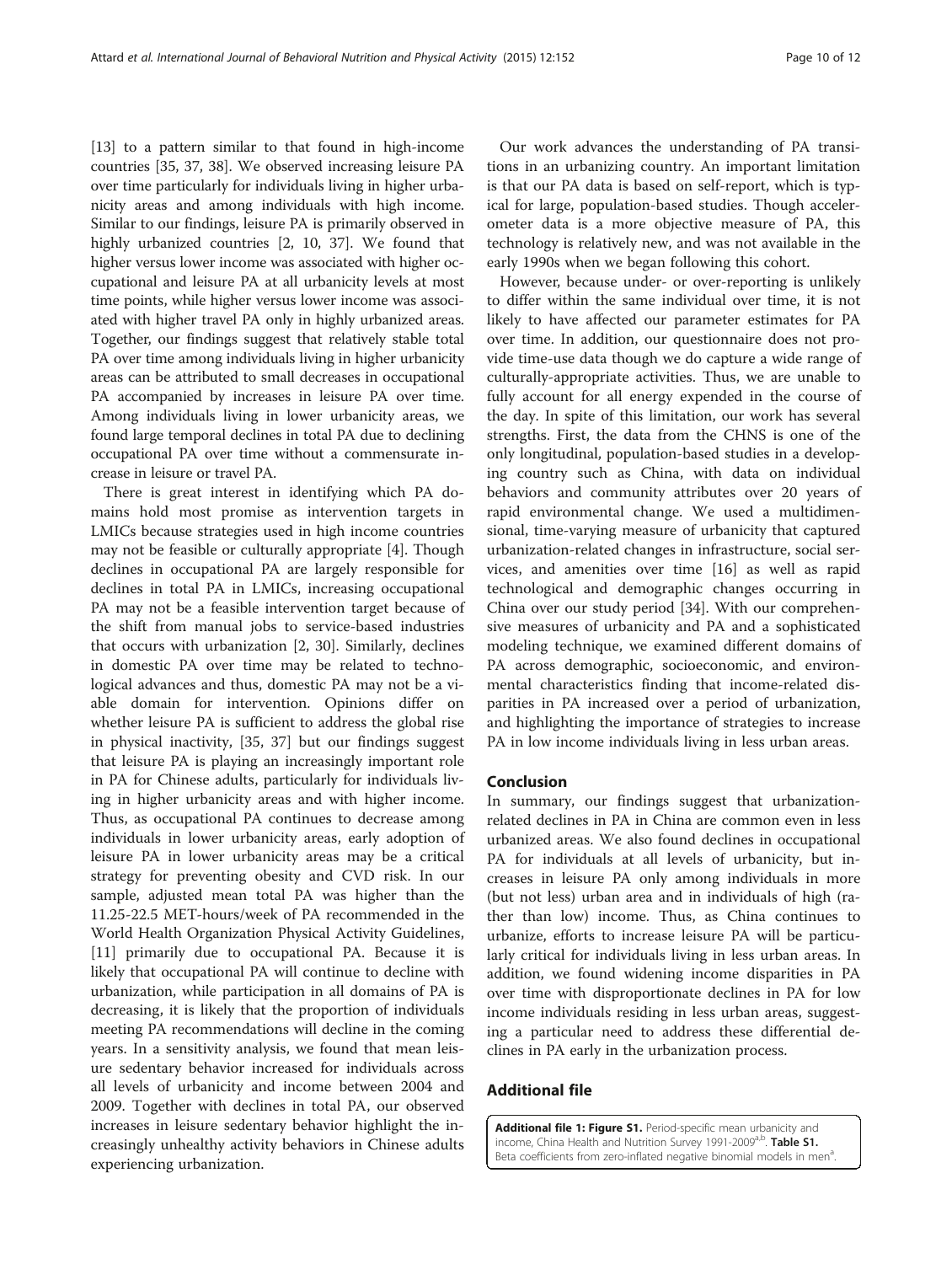<span id="page-10-0"></span>Table S2. Beta coefficients from zero-inflated negative binomial models in women<sup>a</sup>. Figure S2. Predicted mean occupational PA, China Health and Nutrition Survey 1991-2009<sup>a</sup>. Figure S3. Predicted domestic PA, China Health and Nutrition Survey 1991-2009<sup>a</sup>. Figure S4. Predicted mean travel PA, China Health and Nutrition Survey 1991-2009<sup>a</sup>. . Figure S5. Predicted mean leisure PA, China Health and Nutrition Survey 1991-2009<sup>a</sup>. Figure S6. Predicted mean sedentary behavior<sup>a</sup> . (DOCX 1023 kb)

#### Abbreviations

CHNS: China Health and Nutrition Survey; CVD: Cardiovascular disease; LMICs: Low- and middle-income countries; PA: Physical activity.

#### Competing interests

The authors declare that they have no competing interests.

#### Authors' contributions

BMP, BZ, and SD contributed to data collection. SMA, A-GH, AHH, PGL, BMP, and AEA were responsible for conception and design of the study. SMA, A-GH, AHH carried out the data analysis. All authors contributed to the data interpretation. SMA and PG-L wrote the first draft of the manuscript and have primary responsibility for the final content. All authors have read and approved the final manuscript.

#### Acknowledgements

This work was supported by NIH: NIDDK (R21DK089306), NIDDK (R01- DK104371), NHLBI (R01-HL108427), and the American Heart Association Predoctoral Fellowship (14PRE20380362). NIH and the American Heart Association had no role in the design and conduct of the study; collection, management, analysis, and interpretation of the data; and preparation, review, or approval of the manuscript. This research uses data from the China Health and Nutrition Survey, funded by NIH: NICHD (R01-HD30880), although no direct support was received from grant for this analysis. We also are grateful to the Royster Society of Fellows at UNC Chapel Hill and the Carolina Population Center (R24 HD050924) for general support. The authors would like to thank Linda S. Adair, PhD for reviewing and providing comments on the manuscript.

#### Author details

<sup>1</sup>Department of Nutrition, Gillings School of Global Public Health, University of North Carolina at Chapel Hill, Chapel Hill, NC 27599, USA. <sup>2</sup>University of North Carolina at Chapel Hill, Carolina Population Center CB#8120, 137 East Franklin Street, Chapel Hill, NC 27516-3997, USA. <sup>3</sup>Department of Biostatistics, Gillings School of Global Public Health & School of Medicine, University of North Carolina at Chapel Hill, Chapel Hill, NC 27599, USA. <sup>4</sup>National Institute for Nutrition and Health, Chinese Centers for Disease Control and Prevention, Beijing 100050, China. <sup>5</sup>Department of Epidemiology, Gillings School of Global Public Health & School of Medicine, University of North Carolina at Chapel Hill, Chapel Hill, NC 27599, USA. <sup>6</sup>School of Medicine, University of North Carolina at Chapel Hill, Chapel Hill, NC 27599, USA.

#### Received: 25 July 2015 Accepted: 9 December 2015 Published online: 12 December 2015

#### References

- 1. World Health Organization. Global Status Report on noncommunicable diseases 2014. Geneva: World Health Organization; 2015.
- 2. Bauman A, Reis R, Sallis J, Wells J, Loos R, Martin B, et al. Correlates of physical activity: why are some people physically active and not others? Lancet. 2012;2012(380):9838.
- Hallal PC, Andersen LB, Bull FC, Guthold R, Haskell W, Ekelund U, et al. Global physical activity levels: surveillance progress, pitfalls, and prospects. Lancet. 2012;380(9838):247–57. doi:[10.1016/S0140-6736\(12\)60646-1.](http://dx.doi.org/10.1016/S0140-6736(12)60646-1)
- 4. Pratt M, Sarmiento O, Montes F, Ogilvie D, Marcus B, Perez L, et al. The implications of megatrends in information and communication technology and transportation for changes in global physical activity. Lancet. 2012;380(9838):282–93.
- 5. Parks SE, Housemann RA, Brownson RC. Differential correlates of physical activity in urban and rural adults of various socioeconomic backgrounds in the United States. J Epidemiol Community Health. 2003;57:29–35.
- 6. Fan JX, Wen M, Kowaleski-Jones L. Rural-urban differences in objective and subjective measures of physical activity: findings from the National Health and Nutrition Examination Survey (NHANES) 2003-2006. Prev Chronic Dis. 2014;11:E141. doi:[10.5888/pcd11.140189](http://dx.doi.org/10.5888/pcd11.140189).
- 7. Assah FK, Ekelund U, Brage S, Mbanya JC, Wareham NJ. Urbanization, physical activity, and metabolic health in Sub-Saharan Africa. Diabetes Care. 2011;34(2):491–6.
- 8. Du H, Li L, Whitlock G, Bennett D, Guo Y, Bian Z, et al. Patterns and sociodemographic correlates of domain-specific physical activities and their associations with adiposity in the China Kadoorie Biobank study. BMC Public Health. 2014;14(826):1–10.
- 9. Monda KL, Gordon-Larsen P, Stevens J, Popkin BM. China's transition: the effect of rapid urbanization on adult occupational physical activity. Soc Sci Med. 2007;64(7):858–70.
- 10. Ng SW, Popkin BM. Time use and physical activity: a shift away from movement across the globe. Obes Rev. 2012;13(8):659–80.
- 11. World Health Organization. Global Recommendations on physical activity for health. Geneva: World Health Organization; 2010.
- 12. Ng SW, Norton EC, Popkin BM. Why have physical activity levels declined among Chinese adults? Findings from the 1991-2006 China Health and Nutrition Surveys. Soc Sci Med. 2010;68(7):1305–14.
- 13. Firpo Del Duca G, Nahas MV, Garcia LMT, Mota J, Hallal PC, Peres MA. Prevalence and sociodemographic correlates of all domains of physical activity in Brazilian adults. Prev Med. 2013;56(2):99–102.
- 14. Mielke GI, Hallal PC, Malta DC, Lee IM. Time trends of physical activity and television viewing time in Brazil: 2006-2012. Int J Behav Nutr Phys Act. 2014;11:101. doi[:10.1186/s12966-014-0101-4.](http://dx.doi.org/10.1186/s12966-014-0101-4)
- 15. Allender S, Lacey B, Webster P, Rayner M, Deepa M, Scarborough P, et al. Levels of urbanization and noncommunicable disease risk factors in Tamil Nadu, India. Bull World Health Organ. 2010;88:297–304.
- 16. Jones-Smith JC, Popkin BM. Understanding community context and adult health changes in China: development of an urbanicity scale. Soc Sci Med. 2010;71(8):1436–46. doi[:10.1016/j.socscimed.2010.07.027](http://dx.doi.org/10.1016/j.socscimed.2010.07.027).
- 17. Cyril S, Oldroyd JC, Renzaho A. Urbanisation, urbanicity, and health: a systematic review of the reliability and validity of urbanicity scale. BMC Public Health. 2013;13(513):1–11.
- 18. Popkin BM, Du S, Zhai F, Zhang B. Cohort Profile: The China Health and Nutrition Survey–monitoring and understanding socio-economic and health change in China, 1989-2011. Int J Epidemiol. 2010;39(6):1435–40. doi[:10.1093/ije/dyp322.](http://dx.doi.org/10.1093/ije/dyp322)
- 19. Jaacks LM, Gordon-Larsen P, Mayer-Davis EJ, Adair LS, Popkin BM. Age, period and cohort effects on adult body mass index and overweight from 1991 to 2009 in China: the China Health and Nutrition Survey. Int J Epidemiol. 2013;42(3):828–37.
- 20. Baicker K, Cutler C, Song Z. Workplace wellness programs can generate savings. Health Aff. 2010;29(2):304–11.
- 21. Baecke JA, Burema J, Frijters JE. A short questionnaire for the measurement of habitual physical activity in epidemiological studies. Am J Clin Nutr. 1982;36(5):936–42.
- 22. Philippaerts RM, Lefevre J. Reliability and validity of three physical activity questionnaires in Flemish males. Am J Epidemiol. 1998;147(10): 982–90.
- 23. Reis JP, Dubose KD, Ainsworth BE, Macera CA, Yore MM. Reliability and validity of the occupational physical activity questionnaire. Med Sci Sports Exerc. 2005;37(12):2075–83.
- 24. Ainsworth BE, Haskell WL, Whitt MC, Irwin ML, Swartz AM, Strath SJ, et al. Compendium of physical activities: an update of activity codes and MET intensities. Med Sci Sports Exerc. 2000;32(9 Suppl):S498–504.
- 25. Ng SW, Howard AG, Wang H, Su C, Zhang B. The Physical Activity Transition among adults in China: 1991-2011. Obes Rev. 2014;(in press).
- 26. Vuong QH. Likelihood ratio tests for model selection and non-nested hypotheses. Econometrica. 1989;57(2):307–33.
- 27. Healy GN, Wijndaele K, Dunstan DW, Shaw JE, Salmon J, Zimmet PZ, et al. Objectively measured sedentary time, physical activity, and metabolic risk: the Australian Diabetes, Obesity and Lifestyle Study (AusDiab). Diabetes Care. 2008;31(2):369–71. doi:[10.2337/dc07-1795.](http://dx.doi.org/10.2337/dc07-1795)
- 28. Jebb SA, Moore MS. Contribution of a sedentary lifestyle and inactivity to the etiology of overweight and obesity: current evidence and research issues. Med Sci Sports Exerc. 1999;31(11 Suppl):S534–41.
- 29. Ford ES, Caspersen CJ. Sedentary behaviour and cardiovascular disease: a review of prospective studies. Int J Epidemiol. 2012;41(5):1338–53.